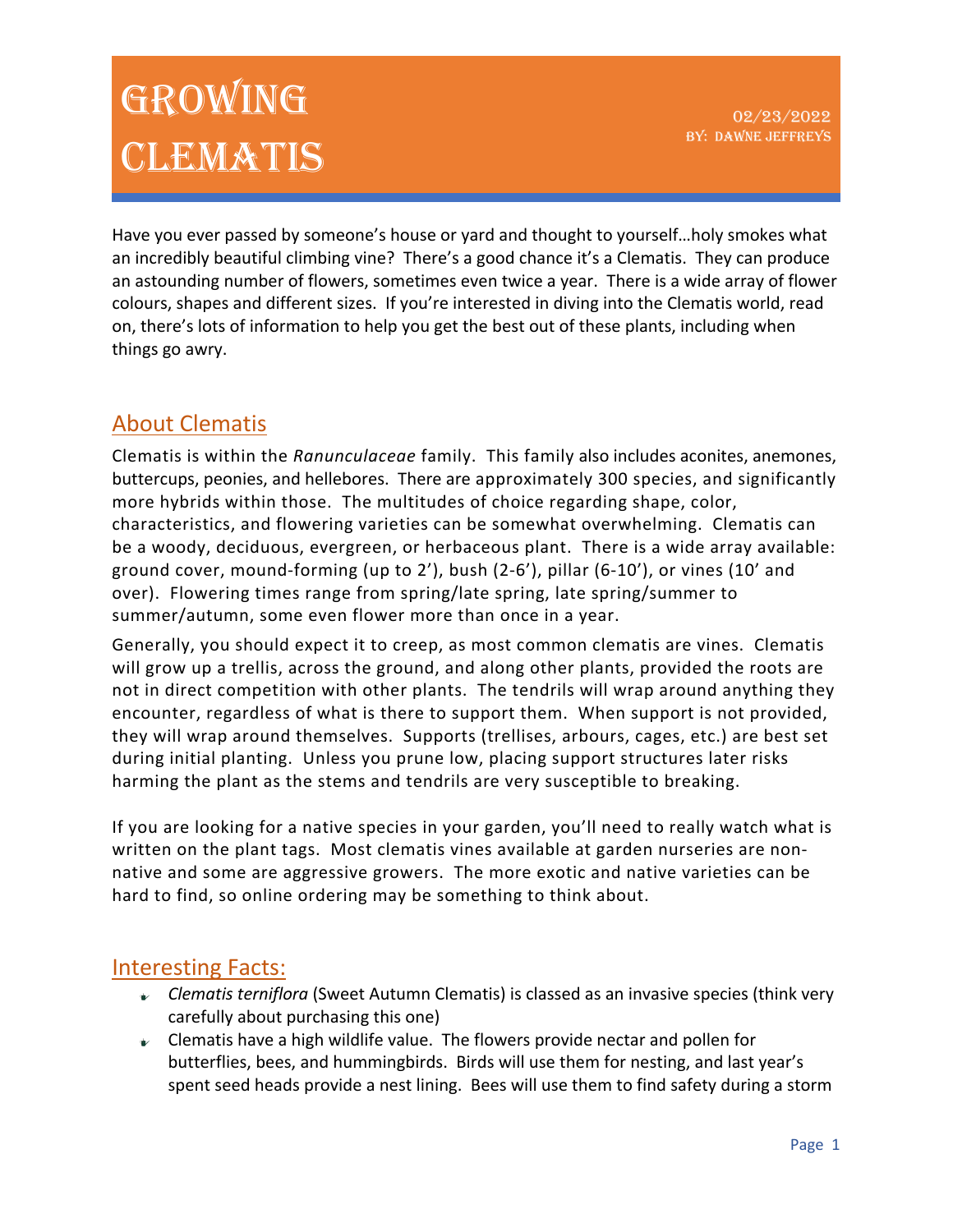KLEE-mah-tis, cle-MAT-us, CLEM-uh-tus and cle-MATE-is? William T. Stearn, in his book Botanical Latin, states "Botanical Latin is essentially a written language, but the scientific names of plants often occur in speech. How they are pronounced really matters little provided they sound pleasant and are understood by all." We all know what people are talking about regardless of how they say it

### Growing Requirements - In A Nutshell

- $\bullet$  Available varieties range between Zones 4-9
- $\blacktriangleright$  Plant deeply to keep the roots cool and cover with a thick layer of mulch
- $\bullet$  To keep flowers at their brightest, they are best shaded from hot afternoon sun where possible. Too much shade may inhibit flowering
- $\mathcal V$  Well drained fertile soil, don't let them dry out or stay soggy
- 6+hours sunlight/day
- $\bullet$  Best time to plant: Spring, once any chance of frost has passed

## How To Plant: In the Ground Or In A Container

Before planting, it's recommended to root-wash clematis. This involves soaking the root ball in a container of warm water, and gently coaxing the original growing medium away, which often becomes too dry in the garden. Root-washing requires care, but it gives the plant a better start and allows you to check for the newly arrived Pheretimoid Earthworms (the invasive Jumping Worms).

Plant deeply, with some of the crown (where the roots meet the stem) about six inches below soil level. The stem will grow additional roots underground when planted this way. Deep planting will provide some protection against wilting diseases. This also helps to keep the roots cooler when topped with a 6-inch layer of mulch around the stems.

If you wish to plant your clematis in a container, you can absolutely do that. It can be done successfully with some planning. Follow the above steps for planting but keep these extra few things in mind.

- $\bullet$  Choose a variety that is suitable for one zone lower than yours, as container growing exposes it to harsher conditions (so if you're in Zone 6, buy one rated for Zone 5)
- $\bullet$  Choose a large pot (the larger, the better), fill it with a combination of compost and organic container mix suitable for flowering plants.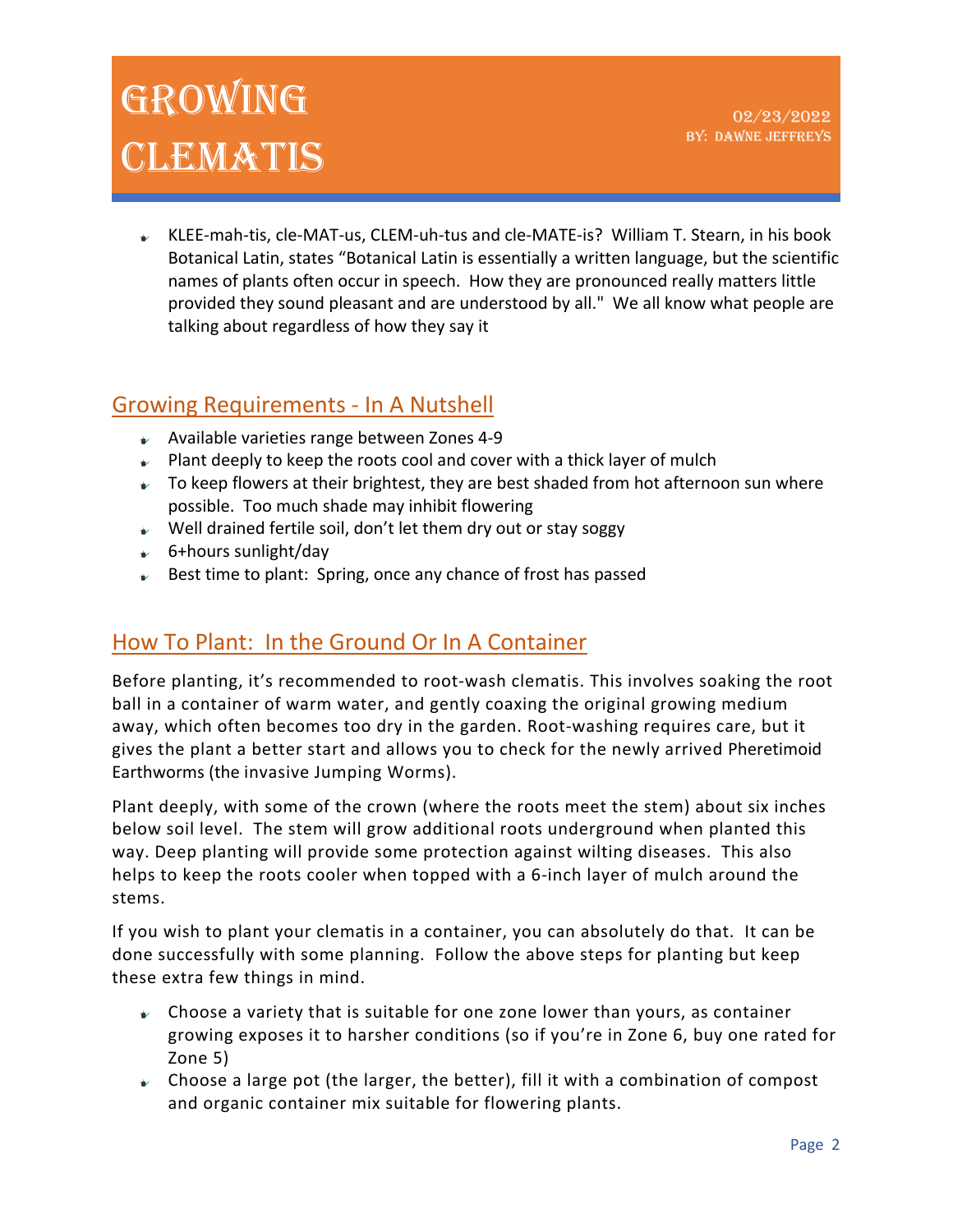$\bullet$  Over winter Clematis the same way you would over winter semi-hardy potted trees

## Identifying Your Clematis

Realistically, it is more important to know which of the three pruning groups your clematis belongs to than which cultivar you have. Waiting a full flowering cycle to see how it behaves over the year will answer these questions (embrace your gardener patience!) and show you which pruning group it belongs to. For example: if your clematis blooms twice a year it's considered a repeat bloomer and it will belong to Group 2 for pruning. Look a bit farther down for the Pruning information.

According to the website https://empressofdirt.net, the characteristics you see below are the most useful for identifying the cultivar you have in your garden. Another useful resource is www.clematisontheweb.org . This U.K. site is suggested by Clematis International and may offer a more exacting match if you are up for the challenge. Note that it requires a fair amount of information and has a potentially long search time.

| Leaves:<br><b>Buds:</b> | Clematis leaves grow in pairs along the stem. Leaf shapes can vary by variety.<br>Does it produce these in spring, late summer/early fall?                                               |  |  |
|-------------------------|------------------------------------------------------------------------------------------------------------------------------------------------------------------------------------------|--|--|
| <b>Flowers:</b>         | Does it produce flowers once a year, or twice? How big are the flowers? What<br>colour are the centres (there are many colour and shape differences in the<br>stamen, stigma, and ovary) |  |  |
| <b>Seed Heads:</b>      | What do they look like?                                                                                                                                                                  |  |  |
| Stems:                  | If you look at a stem that has a bud or flower on it, is that stem green and<br>new or is it brown and woody?                                                                            |  |  |
| Height:                 | How tall or long do the stems get?                                                                                                                                                       |  |  |
| Habit:                  | Is it a mounding ground cover? bushy? a creeper?                                                                                                                                         |  |  |

### Pruning

Clematis have three pruning groups, known as Groups 1, 2 and 3. Pruning at the wrong time can set back flowering for a year, so pay heed to which group yours falls into. Apart from Group 1, you aren't going to kill it if you make a mistake, these plants are tough once established.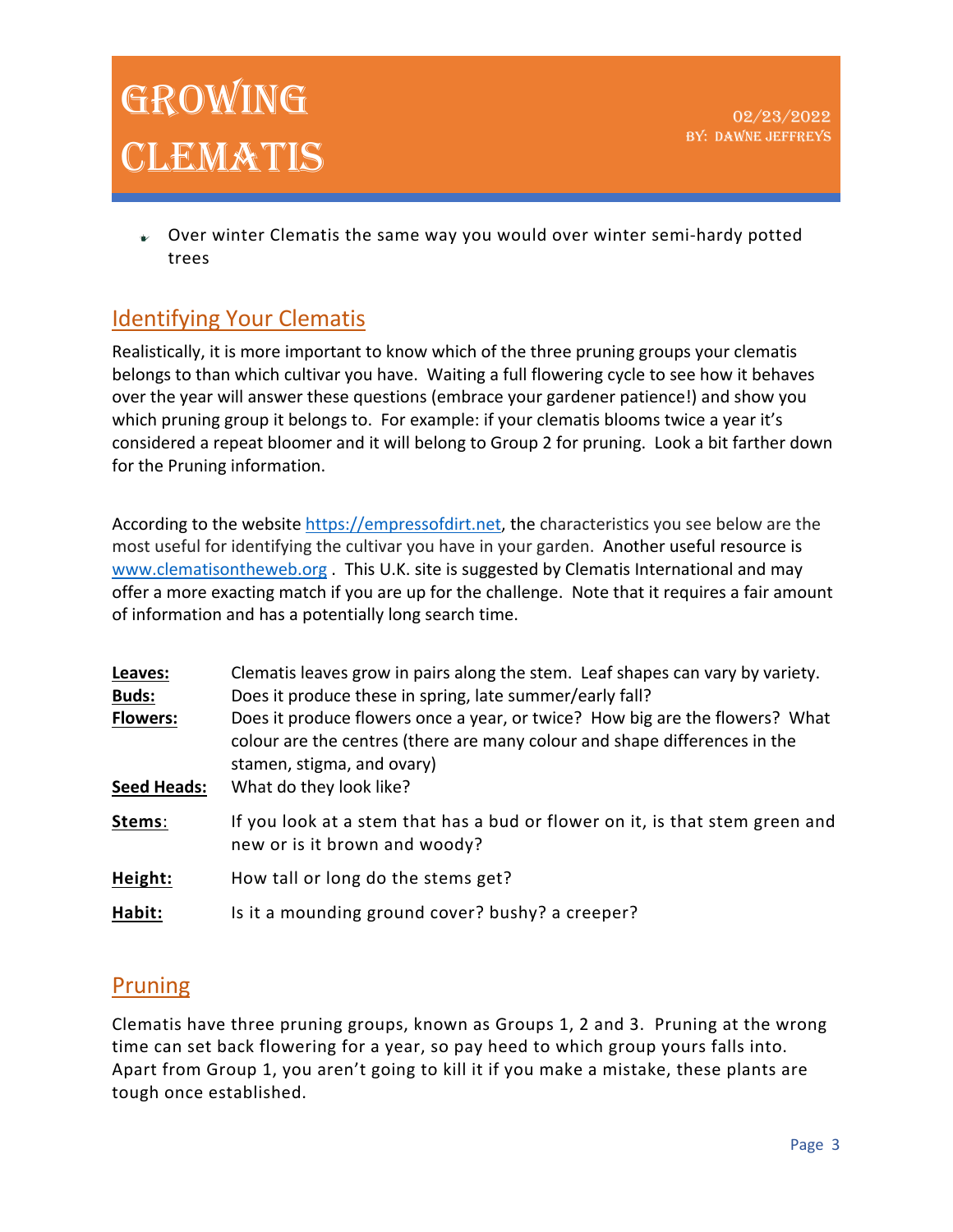Regardless of the pruning group, all clematis can and should be pruned to remove dead, damaged, or diseased branches at any time of the year.

#### **Group 1:**

These bloom in spring on stems grown the year before and they tend to be quite vigorous growers. They don't like pruning at all, so most of the time there is no need to prune. If you must, however, prune seed heads off immediately after they flower in the spring. A little tip pruning is more than enough. Less really is more in this group.

*Note: The exception to this rule is rejuvenation pruning*. It's meant for a messy neglected plant or one that has really grown out of its space. You can prune one-third of the plant back in the spring and repeat for the next two or three years. You won't get flowers on the new growth in the next year. Be very careful how much you prune away; severe pruning is the one thing that has the potential to kill Group 1 Clematis.

#### **Group 2:**

Depending on the cultivar, these is where the large-flowered cultivars and repeat bloomers are found. Blooming occurs late May through July. They are slightly more finicky to prune than Groups 1 and 3, but they are worth the effort.

The first set of flowers comes from old wood in May/June, as the buds were produced on the previous year's wood. Prune away no more than 30% of the old wood to various lengths (always above a set of healthy new buds) in March/April when the buds are easier to see. Pruning to various lengths gives you a new growth of stems and buds that will provide a more balanced flower show for the second flowering that year, as well as keeping a healthy structure for the plant.

#### **Group 3:**

These bloom in summer on new wood after July. Prune entire plant to 12-24", just above a new set of buds in April. This is the easiest group of Clematis to prune.

## What Is Damaging / Killing Your Clematis?

There are insects, fungal, and bacterial diseases that can harm your clematis. Insects may happily munch away on the foliage (mind, so do the beneficial caterpillars, so be careful what you squash!). Fungal and bacterial diseases can strike suddenly and kill the plant or reduce it to the soil until next year. Viruses can mean the best course of action is to get rid of the plant.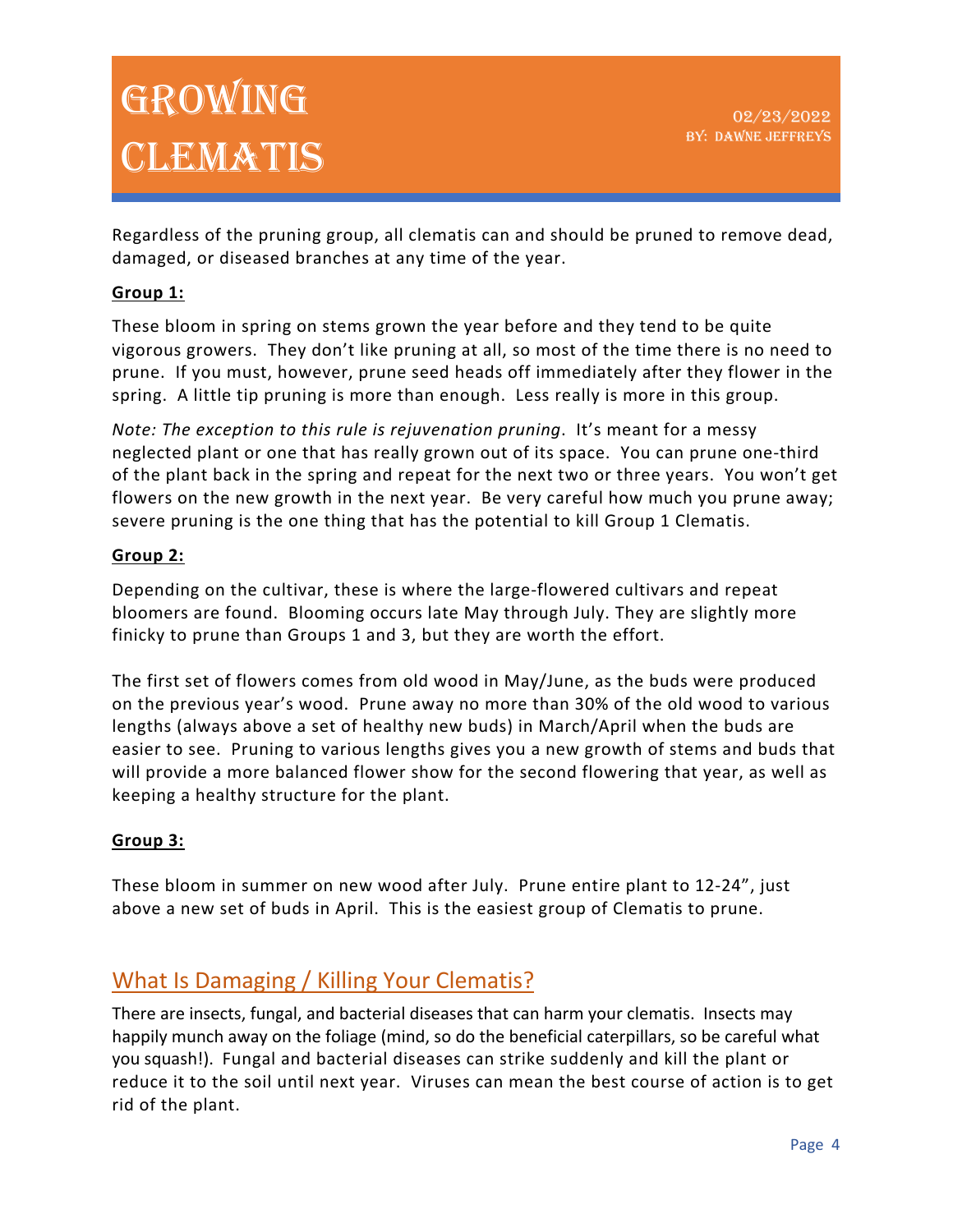02/23/2022 BY: DAWNE JEFFREYS

There are products available to address some of these issues. Speak to knowledgeable staff at your nursery if you choose that route. But keep in mind, you may kill all the beneficial insects that come to your clematis as well (remember the high wildlife value they have). Take a moment to truly evaluate the cost/need of using this type of product.

Below are some pictures to help you recognize some of the more common insects that you may find on your plant(s).

#### **INSECTS:**



#### **FUNGAL AND BACTERIAL DISEASES:**

On the next page, Penn State University provides this information table in an article on Clematis Diseases that you may find helpful (https://extension.psu.edu/clematisdiseases). I have added what type of disease it is (fungal, bacterial, or viral).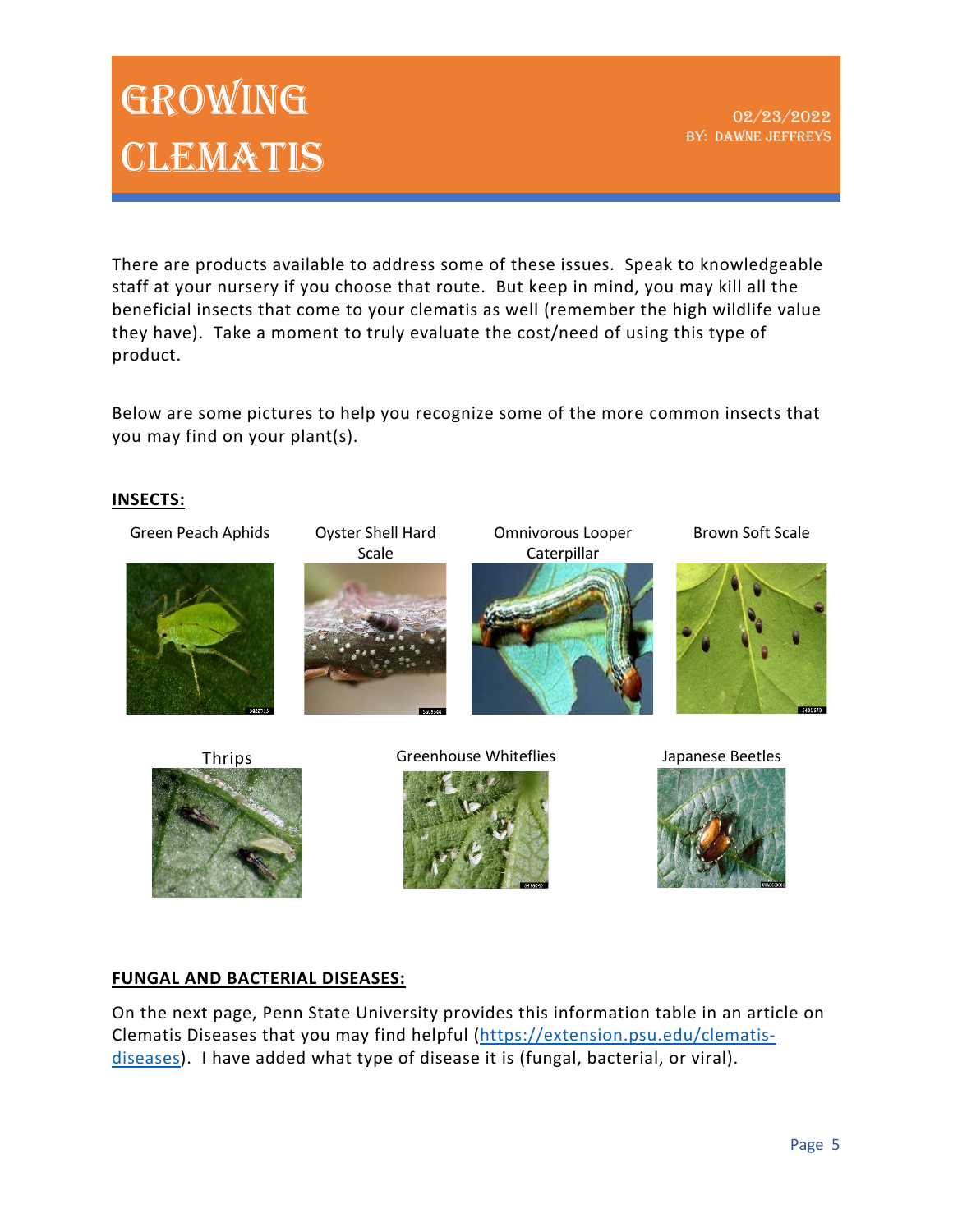| <b>NAME</b> and<br><b>DISEASE</b>                 | <b>WHAT IT LOOKS LIKE</b>                                                                                                                        | <b>MANAGEMENT</b>                                                                                                                                                                                           |
|---------------------------------------------------|--------------------------------------------------------------------------------------------------------------------------------------------------|-------------------------------------------------------------------------------------------------------------------------------------------------------------------------------------------------------------|
| <b>Clematis</b><br>Wilt<br>Fungal                 | A fast-acting fungal disease. One day the<br>plant looks fine and the next day it's<br>blackened and withered as the stems<br>collapse.          | Ensure good air circulation around clematis stems. Remove<br>infected leaves as they are detected. Irrigate plants in a<br>manner that keeps water off the foliage. Apply a fungicide to<br>protect plants. |
| <b>Leaf Spot</b><br>Fungal or<br><b>Bacterial</b> | Appears as large tan or black spots on<br>the leaves.                                                                                            | Same as Clematis Wilt.                                                                                                                                                                                      |
| Powdery<br><b>Mildew</b><br>Fungal                | Shows up as white fungal growth on the<br>leaves, which wither and die.                                                                          | Application of sulfate, potassium bicarbonate or sulfur as<br>soon as mildew is noticed.                                                                                                                    |
| <b>Rusts</b><br>Fungal                            | Slightly swollen areas on the vine have<br>eruptions of yellowish spores.                                                                        | Ensure good air circulation around clematis stems. Remove<br>infected leaves as they are detected. Irrigate plants in a<br>manner that keeps water off the foliage.                                         |
| <b>Root Rots</b><br>Fungal                        | Wilting and dying plants have a rot at or<br>slightly below the soil line.                                                                       | Ensure good air circulation around clematis stems. Remove<br>infected leaves as they are detected. Irrigate plants in a<br>manner that keeps water off the foliage.                                         |
| Tomato<br>Ringspot<br>Viral                       | Yellow mottling and spotting occur on the<br>leaves.                                                                                             | This virus is moved from infected clematis and some weeds by<br>nematodes. If plants are vegetatively propagated from infected<br>stock plants, new plants will have the virus. Remove infected<br>plants.  |
| <b>Botrytis</b><br>Grey<br>Mould<br>Fungal        | Buds and flowers to develop abnormally<br>and turn brown.                                                                                        | Provide good air circulation, do not leave large stubs if taking<br>cuttings. A fungicide may be required. Remove dead or dying<br>tissue from the plants and from the soil surface.                        |
| <b>Slime Flux</b><br><b>Bacterial</b>             | A soil-born bacteria occurring in<br>damaged stems. It leads to wilting,<br>dieback and a foul-smelling liquid<br>leaking from the damaged stem. | Take care to protect plant from wind and frost damage. Prune<br>out diseased stems and hope for new growth. If plant dies,<br>you can remove completely and replant with fresh soil.                        |